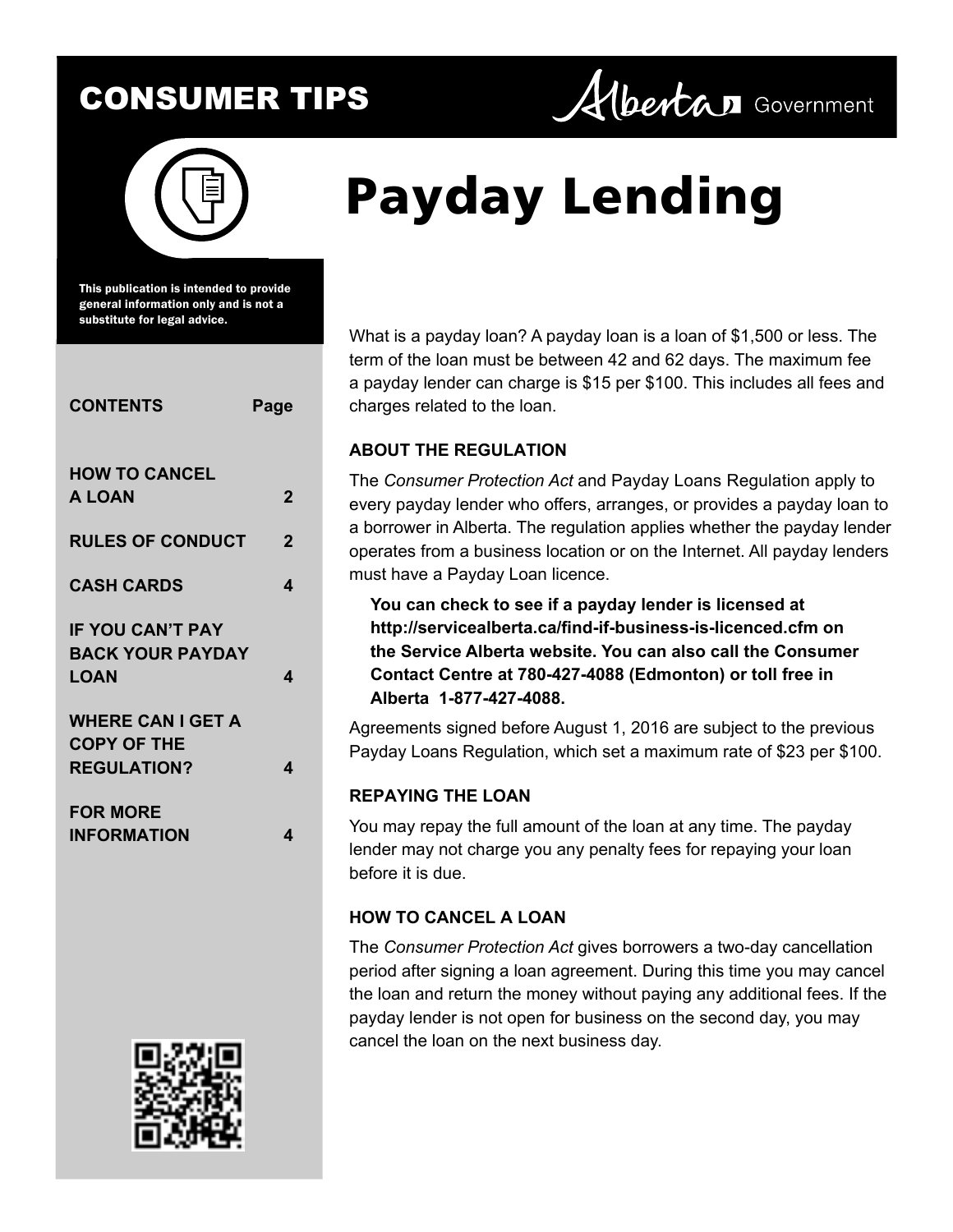<span id="page-1-0"></span>When you enter into the agreement, the lender must also give you a cancellation notice form. If you wish to cancel your loan, you must complete the form and return it to the lender, along with the money. You may also cancel the loan by writing a letter to the lender stating that you wish to cancel the agreement. You must sign the letter and return it to the lender, along with the money, within two business days of receiving a copy of the agreement.

Once the lender receives the cancellation notice from you, the lender must give you a receipt. The receipt means that the lender accepts your cancellation of the loan.

The lender may not charge a fee for cancelling a loan during this time.

#### **Consequences of non-compliance**

If a payday lender was not compliant at the time of the loan, fees cannot be collected if:

- the lender tried to collect a debt in a way that does not follow the rules set out by the *Consumer Protection Act* and Payday Loans Regulation*;*
- the lender charged a rate higher than the *maximum rate set of \$15 per \$100*
- the lender did not have the required signs posted at their place of business or online at the time you entered into the agreement
- the lender was not licensed at the time of the loan
- the loan was not an installment loan with a term of 42 to 62 days

#### **PROHIBITED PRACTICES**

Payday lenders must follow certain rules of conduct that are set out in the regulation.

Payday lenders must not:

- discount the principal amount of a loan;
- grant rollover loans;
- require a loan to be due less than one full banking day after you receive your pay or other income;
- charge any other fee for the loan other than those referred to in the loan agreement;
- make unauthorized withdrawals from your account;
- accept a cheque from you that is not made out to the payday lender;
- take information from you that would give the payday lender or a third party direct access to your bank account, unless it is to be used for preauthorized repayment of your loan;
- charge more than \$25 on a dishonoured cheque or pre-authorized debit.
- directly solicit, negotiate or enter into another agreement for credit while a payday loan is outstanding.
- market payday loans by directly contacting individuals.

#### **Collection practices**

As a borrower, if you do not repay your loan, payday lenders are allowed to call you to collect what is owed. The regulation has rules that payday lenders must follow when collecting these loans.

A payday lender may:

- contact you between 7 a.m. and 10 p.m. Alberta time;
- contact your spouse or adult interdependent partner, relative, neighbour, friend or acquaintance to confirm your residential address, telephone number or employment telephone number;
- contact your employer to confirm your employment status, business title and the address of the business or the date of the next payday;
- contact you at work to discuss your debt unless you ask them not to. If you do not want to be contacted at work, you must arrange for the lender to contact you elsewhere and you must keep the arrangement.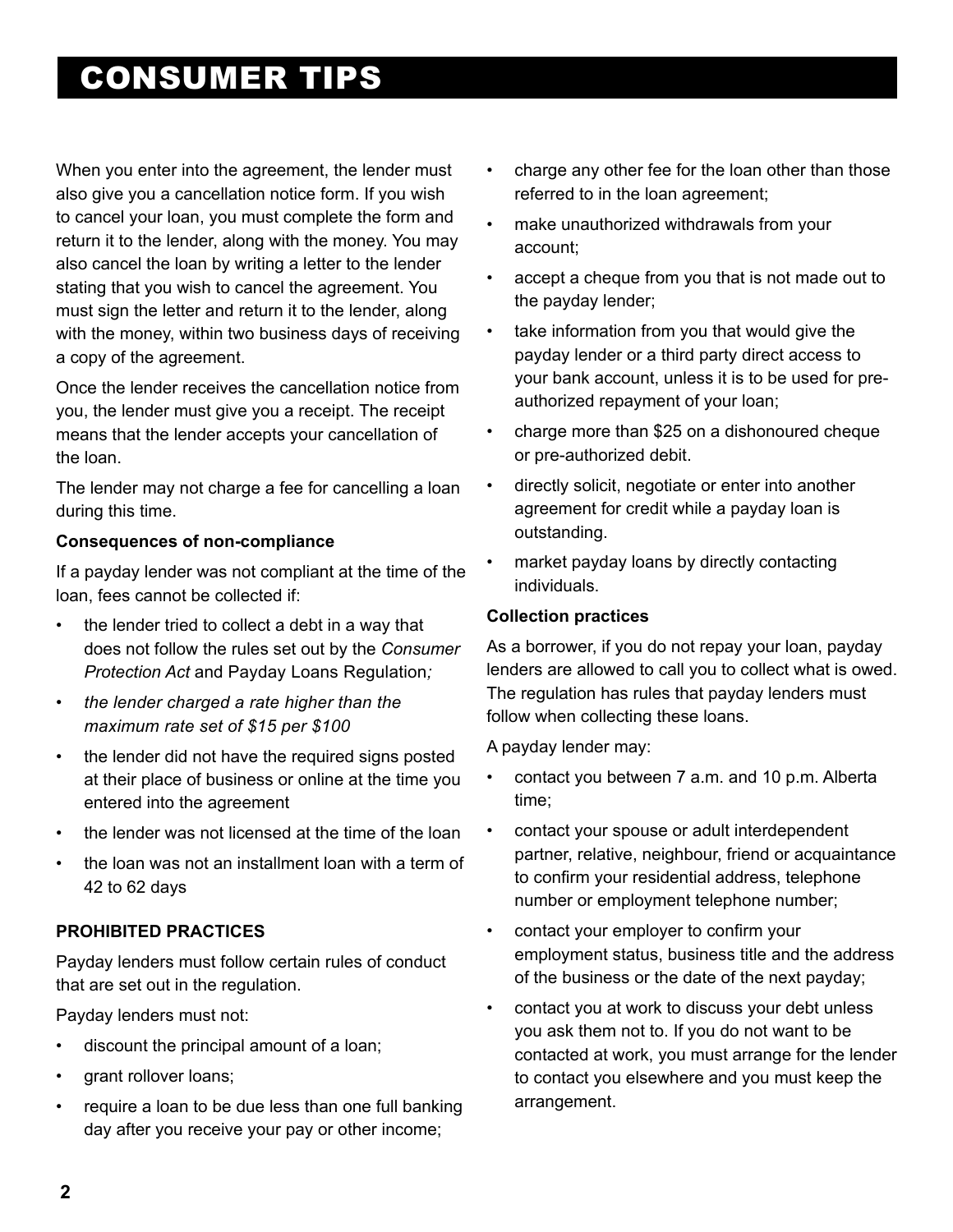#### Payday lenders **may not**:

- make unauthorized withdrawals from your account;
- use threatening, profane, intimidating or forceful language;
- discuss your debt or the existence of your debt with any person except you, a guarantor of the debt, or someone you have identified in writing as your representative. The payday lender may contact another person in regards to your debt if you choose, but you must give your express consent and provide that person's current address and telephone number;
- call you or members of your household, relatives, friends, neighbours or your employer so often that the number of calls received could be considered harassment;
- threaten or state an intention to proceed with any legal action where the lender does not have the legal authority and consent to do so;
- give any misleading or false information;
- enter into or arrange wage assignments with you or your employer;
- publish or threaten to publish your failure to pay;
- charge more than \$25 for an NSF cheque or preauthorized debit.

Please see the *Consumer Protection Act* and **Payday Loans Regulation** or contact Service Alberta for a full list of prohibited practices.

### **Record keeping**

All payday lenders must keep any records relating to payday lending for a minimum of three years after the loan has been fully repaid.

## **CASH CARDS**

A payday lender may offer you the option of a cash card so that you may access your loan immediately. If you wish to cancel your loan within the two day cooling off period, you must return the cash card along with any money that you withdrew from it.

If there is money left on the card at the end of your loan period, you are entitled to receive the balance left on the card. If the balance on the card is less than \$25, the payday lender must pay you the balance in cash. If you have repaid the loan in full and have returned the cash card, the payday lender must pay you whatever balance is left on the card in cash. You need to ask the payday lender if you want to do this.

#### **IF YOU CAN'T PAY BACK YOUR PAYDAY LOAN**

If you are having problems paying back your payday loan, contact the lender as soon as possible. Payday lenders have the right to sue you for the amount owed, plus interest and any related court fees. They may also turn your account over to a collection agency. Collection agencies can file a writ against you that may result in the seizure of property, and / or garnishment of wages, bank accounts, or accounts receivable. Try to make arrangements with them before any of these things happen.